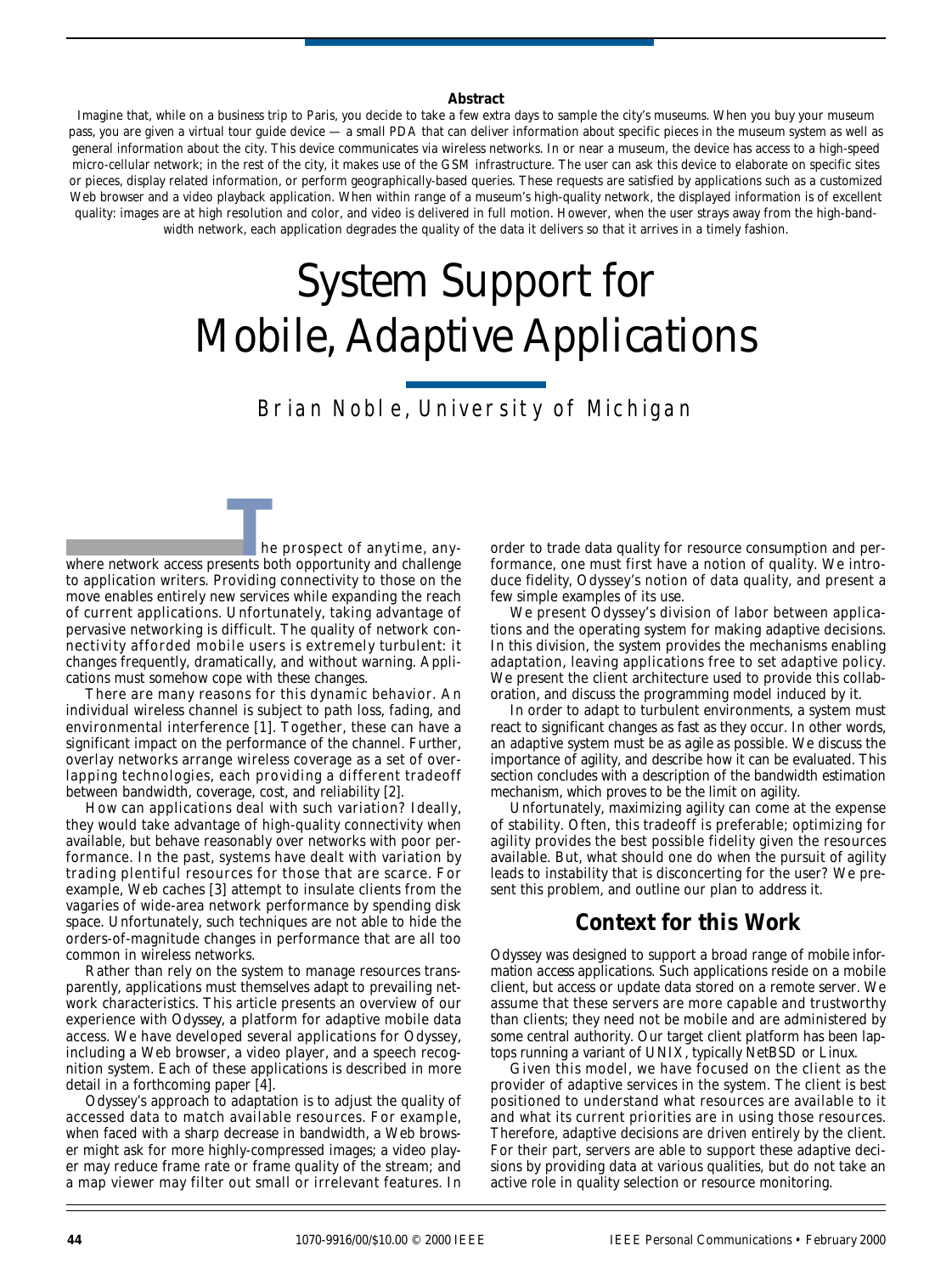# *Fidelity: A Measure of Data Quality*

In order to define a notion of data quality, one must first have a standard against which to compare: a *reference copy*. Any data item accessed by a client has such a reference copy, which is the most complete, current, and detailed version of that item available. When resources are plentiful, a mobile client will access and manipulate the reference copy. However, when resources become scarce, the mobile client may choose to access or manipulate an item that has been degraded, consuming fewer resources. We define *fidelity* as the degree to which a data item used by a mobile client matches the reference copy. Note that lossless compression is not a fidelity-changing operation, as the compressed object is indistinguishable from the original.

Fidelity is a property of potentially many dimensions. One such dimension, consistency, is shared by every data item regardless of type. For example, suppose a mobile client has cached some data element that has been updated by some other host. If network bandwidth to that host is plentiful, the client might fetch the new version immediately. However, if bandwidth is scarce, the client might choose to defer retrieval, instead working with the stale copy.

While the consistency of any data item may be weakened regardless of type, other dimensions of fidelity require knowledge of the item's structure. For example, one might degrade video streams in several ways: reduce the frame rate, reduce the quality of individual frames, or reduce the size of individual frames. Any of

these operations requires significant knowledge about the video's representation. Likewise, a map might be degraded by omitting features below a certain size, or by showing only elevations and rivers, but not roads.

It is important to remember that fidelity is per type, not per application. A video editor and a video player have the same dimensions of fidelity at their disposal, though they may choose to manipulate them differently.

Figure 1 illustrates the notion of fidelity as a multi-dimensional property. Figure 1a shows the reference copy of a picture of the University of Michigan's EECS building. In Fig. 1b, the size of the image is the same as in the reference copy, but the image quality is substantially degraded; in Fig. 1c the converse is true. Figure 1d shows the image both at reduced size and image quality.

In order to effectively trade fidelity for performance, one must quantify it. As we are still exploring the space of possible adaptations, we have focused on a single dimension per data type. The fidelity metrics for each possible fidelity are assigned as a scalar value between 0.0 and 1.0. The latter is assigned to the reference copy, while the former would be assigned to a representation with no information content. While the assigned metrics do provide a total ordering on available fidelities, they do not provide a relative measure; a fidelity of 0.5 cannot be said to be "half as good" as a fidelity of 1.0.

Clearly, a relative weighting would be useful. However, such a definition of fidelity depends critically on the perceived quality of each version. For some data types, such as images [5] and video [6], perceptual quality is relatively well understood. For others, such as maps, the problem has not been fully examined. Furthermore, the relative importance of different fidelity dimensions may depend on the use to which the data is being put. For example, video data from a teleconference may more usefully preserve motion while sacrificing detail. In contrast, video of a lecture might need to preserve detail so that the chalkboard is readable.



■ **Figure 1.** *Fidelity dimensions for images.*

# *Application-Aware Adaptation: Shared Responsibility*

Which entity on the client is responsible for making adaptation decisions: the operating system, or individual applications? Odyssey takes the position that decisions must be made jointly by the two parties. The operating system, as the arbiter of shared resources, is in the best position to determine resource availability. It provides the mechanisms for adaptation and a common point of resource control. However, the application is the only entity that can properly decide how to adapt to a given situation, and must be free to specify adaptive policy. We call this collaborative model of responsibility *application-aware adaptation*.

#### *Why a Collaboration?*

To see why such a collaboration is required, consider the alternatives. In the first, called *laissez-faire adaptation*, concurrent applications compete for resources, but each is solely responsible for its own adaptation. In this model, each application must infer the resource consumption of the others to make the best possible adaptation decisions. However, without a common point of resource control, they cannot have accurate knowledge of one another, and will tend to adapt at cross purposes. Correctly accounting for competing applications through a central point of resource control is critical to providing good adaptive behavior. Experiments with a set of representative applications show significant improvement in quality within specified performance bounds when compared to *laissez-faire* adaptation [7].

At the other extreme, consider the case where the operating system on the mobile node is wholly responsible for making adaptation decisions for applications; we call this model *application-transparent adaptation*. In it, the competition for scarce resources is correctly accounted for, but individual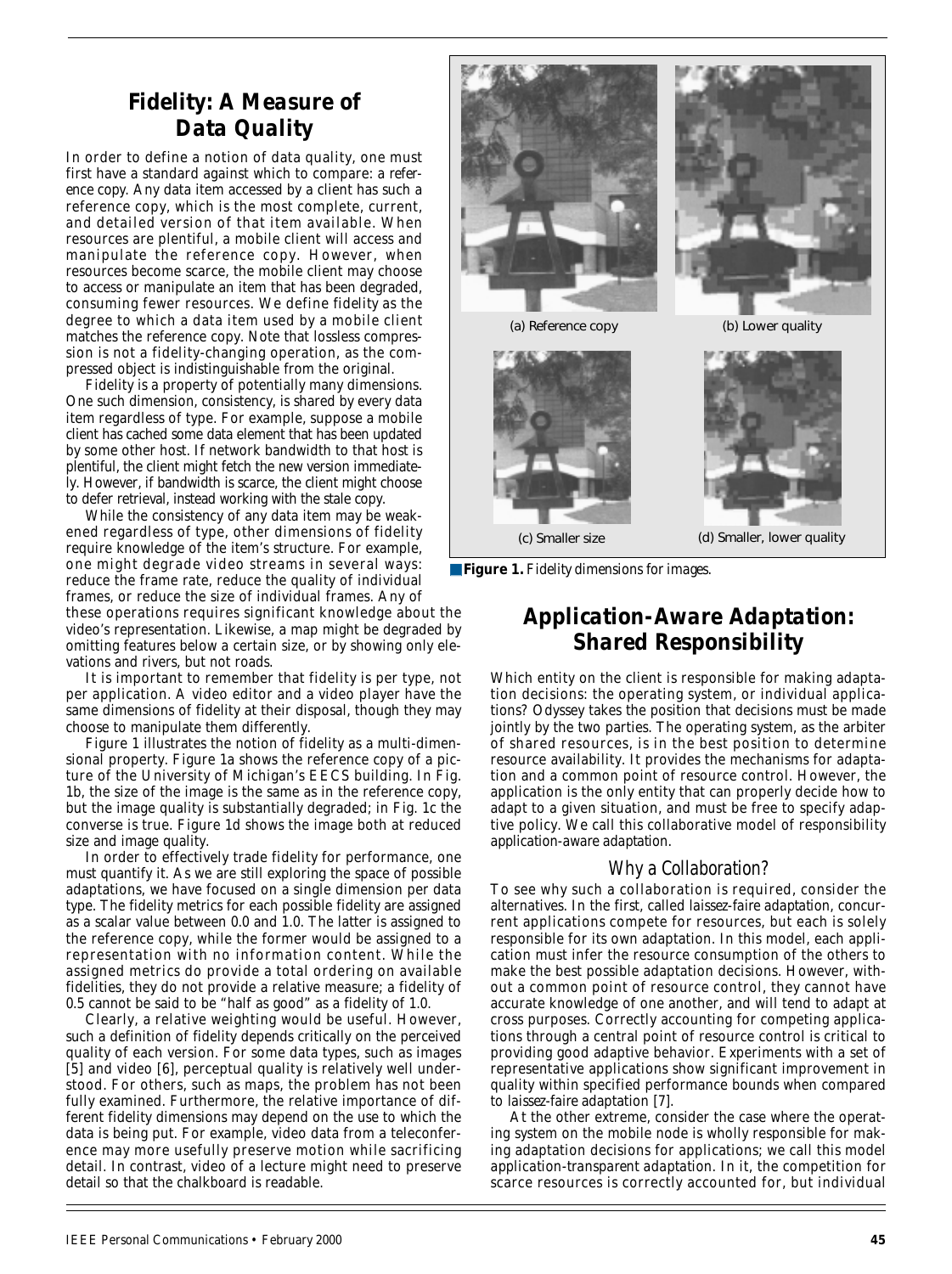

■ **Figure 2.** *Spectrum of adaptation models.* 

applications cannot choose to make their own adaptive decisions. For example, the teleconference user and the student viewing a remote lecture would each be forced to use the same adaptive policy. It is hard to imagine a single policy that could satisfy both users' needs.

Of course, systems providing application-aware adaptation might decide to divide functionality between the operating system and applications in any number of ways. In other words, application-aware adaptation describes a spectrum of approaches between *laissez-faire* and application-transparent adaptation, as illustrated in Fig. 2. Odyssey explores a single point in this space.

#### *Architecture of an Adaptive Client*

The architecture through which Odyssey provides applicationaware adaptation is shown in Fig. 3. Odyssey can be most properly thought of as a set of operating system extensions supporting adaptive applications. It was implemented as a kernel component in user space for simplicity, but could have also been implemented directly in the operating system kernel or as a middleware layer.

Odyssey provides access to objects that it manages through the client file system. The *interceptor* module in the kernel redirects file system operations on these objects to Odyssey proper, which comprises two kinds of components: the *viceroy* and a set of *wardens.*

The viceroy is responsible for all type-independent tasks on the client. The most important of these is monitoring resource usage and notifying applications of significant changes in resource availability. The viceroy acts as the single point of resource control, enabling support for concurrent applications.

Because adaptive policy is the province of applications, they must be able to specify which changes in resource availability are important to them. Since this information must flow across the application/kernel boundary, providing it is potentially expensive. However, applications need not be informed of every small change to a resource. To see why, consider a video conferencing application that adapts to changes in network bandwidth. At a given bandwidth, there is some lower bound below which the application will be forced to degrade the video stream. Likewise, there is an upper bound above which the application might increase video fidelity. Together, these bounds form a *window of tolerance* on bandwidth.

When an application chooses a fidelity, it informs Odyssey of the windows of tolerance for any resources of interest. It does so through a new system call, the *resource request*, naming the window of tolerance for one resource along with a function to call if that window is violated. This request is passed on to the viceroy. Thereafter, as the viceroy updates its estimates of resource availability, it will notify an application of any estimate that lies outside of its declared window through an *upcall* [8]. This carries with it the new resource value so that the application might properly react. Details of these and other Odyssey extensions to the application programming interface can be found elsewhere [9].

Fidelity, and hence adaptation, is a type-specific notion. The wardens are the code components in Odyssey that provide all type-specific functionality, one per type. Wardens



■ **Figure 3.** *Odyssey client architecture.*

manage all communication between the client and various servers, and offer a menu of fidelities from which applications can pick. Their inclusion in the operating system allows one to incorporate type-specific knowledge into resource usage decisions. For example, the wardens can provide customized buffer cache replacement policies when the expected data access patterns warrant.

To avoid explicitly encoding each fidelity-changing operation in the API, Odyssey instead provides a general mechanism, the *type-specific operation*, or *tsop*. The tsop() call is not interpreted by any code component other than the warden; it is similar in spirit to the ioctl() system call found in most UNIX-like systems. In addition to fidelity-changing operations, tsop() also enables the provision of type-specific access methods. Applications can then use abstractions more suited to the data at hand than the low-level read/write interface provided for untyped files. For example, video applications can speak in terms of frames of video, rather than ranges of bytes. This can simplify applications significantly.

Each Odyssey application is linked with the *Odyssey runtime library*. This library hides the details of the tsop() call behind more meaningful abstractions. It also provides the required user-level support for upcalls used in resource notification.

#### *Programming Model*

The programming model induced by Odyssey's API is one of an adaptive decision loop, illustrated in Fig. 4. This control loop first selects a fidelity, then places resource requests with the viceroy as appropriate. The viceroy monitors resource availability and, when a significant change is detected, informs each interested application. The applications then select a new fidelity, repeating the process.

In each of our sample applications, this adaptive decision loop is outside of the main body of control; it is invoked asynchronously by the upcall mechanism. This has important implications for adaptive applications, namely, that they be equipped to handle data of differing fidelities as it is presented.

While this may seem a significant restriction, it has not proven to be so. This is because data types amenable to sophisticated fidelity degradations are self-descriptive, and the applications using them are already capable of handling many different representations. For example, a Web browser is able to decode a number of different image formats, and images of a single format are all decoded the same way, regardless of the degree of compression. The same is true for most other data types of interest.

To take the best advantage of Odyssey's services, applications must be modified to use its API. However, there are ways to support *shrink-wrapped* applications, those for which source code is unavailable. For example, we have incorporated Netscape's Web browser into Odyssey by interposing a proxy between it and Odyssey. This proxy acts as the adaptive application. By intercepting file and network system calls, one could achieve similar results for other legacy applications.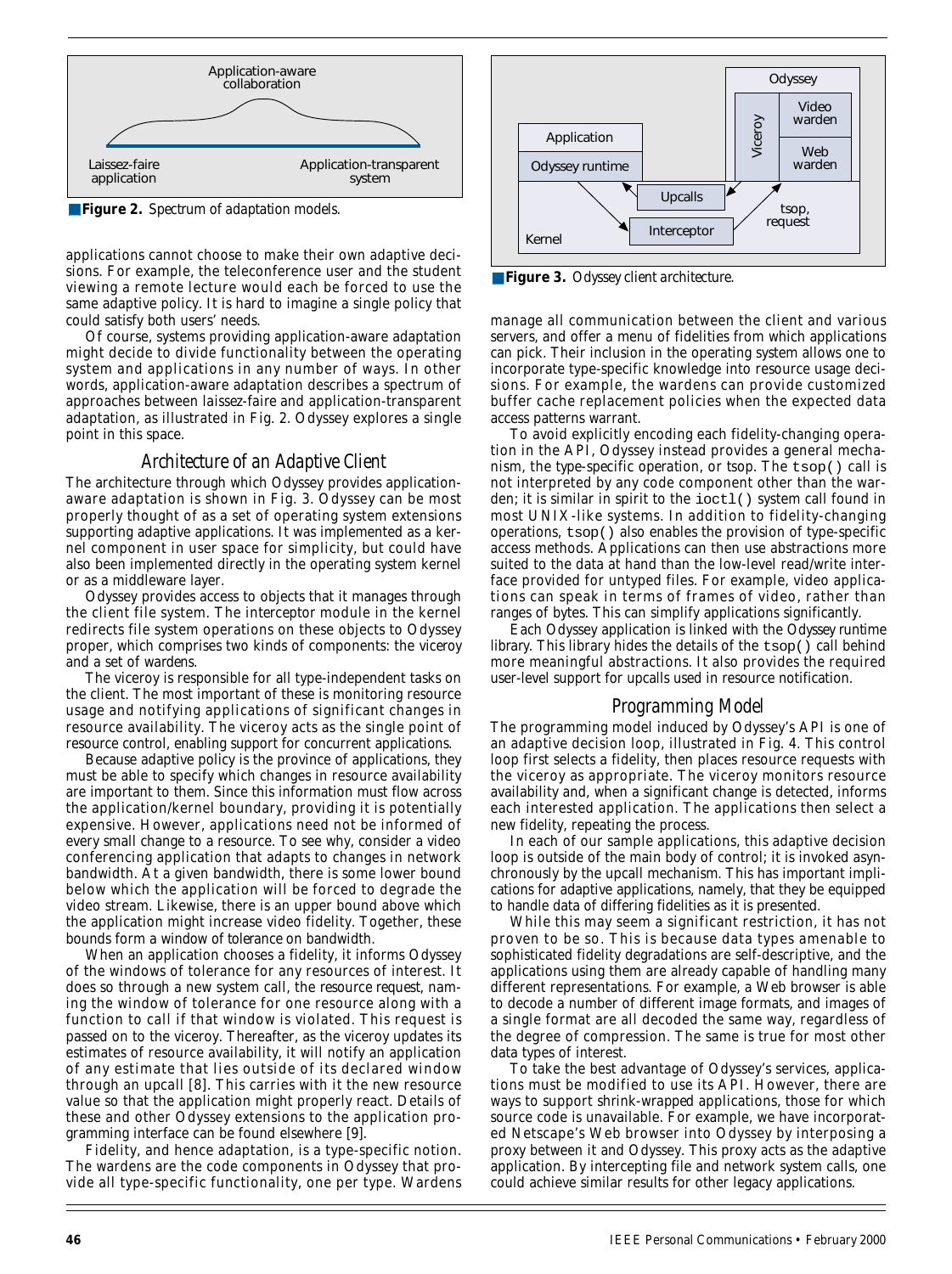## *Agility: The Limit on Adaptation*

In order to provide support in the broadest possible set of environments, an adaptive system must be as agile as possible. That is, it must be able to react to true changes in the environment quickly. A system that cannot adapt as fast as changes occur will be forced to lower its expectations to the worst case, or suffer unacceptable performance.

The agility of Odyssey is determined by the adaptive decision loop in Fig. 4. The first step of this process, fidelity selection, is the province of the application and server. However, Odyssey is responsible for the other three steps; they determine the upper bound on agility for any application.

Measuring the costs of placing requests and notifying applications is straightforward. Micro-benchmarks show that the time for each of these operations is on the order of a millisecond [6], approximately the cost of a null IPC between two processes on that same machine. These costs could be made substantially smaller with a better-tuned IPC system or an inkernel implementation.

#### *Measuring Agility*

While requests and notifications are easy to measure, it is more challenging to measure the system's ability to detect changes in network performance. It is tempting to run the system over a live, wireless network and record the results. However, it is not clear how one should interpret those results. Wireless networks exhibit performance that is both rapidly changing and impossible to duplicate precisely. The former leads to uncertainty as to how the system should perform in a given trial, while the latter makes aggregating multiple trials difficult.

Instead, we use a technique called *network trace modulation*. Trace modulation is an extension to a client's operating system that delays or drops all network packets according to a simple performance model. The parameters to this model can be varied over time by providing a list of parameters, and the duration for which each parameter set should be applied; this is called a *replay trace*. This technique allows us to approximate arbitrary network performance, much as a sequence of short, straight lines approximates a curve.

Trace modulation allows live software to be run over a simulated networking environment in real time. The description of this environment – the replay trace – can be generated either *empirically* or *synthetically*. Empirical traces are generated by first measuring the performance of a wireless network from a mobile client's perspective over some period of time. These performance observations can then be *distilled* to a replay trace that, when run on a client capable of trace modulation, faithfully recreates the performance seen by the measuring host. Using this technique, one can gain insight as to how a system will perform in the wireless environment, but at a complexity comparable to performing experiments in a wired networking testbed. A detailed description and validation of empirical trace replay can be found elsewhere [11].

Empirical trace replay has been a valuable tool in our evaluation of mobile systems. However, it falls short in assessing the agility with which one can detect changes in networking performance. This is because the network performance recreated by an empirical trace is still too complicated to yield to tractable analysis.

Instead, we subject Odyssey to synthetic traces that provide instantaneous, ideal changes in network bandwidth. This process is very similar to the control-theoretic technique of *impulse response analysis*. By characterizing real client performance in the context of such ideal circumstances, it is much simpler to see what limits to agility are placed by the network estimator.



■ **Figure 4.** *Adaptive decision loop.*

#### *Network Estimation in Odyssey*

In order to provide adaptive services, an Odyssey client must estimate the quality of the network paths used by various applications. It does so through passive observation of the traffic generated by these applications, all of which passes through the viceroy. This traffic is composed of both short interactions with servers through remote procedure call, or RPC, as well as bulk transfer of large objects [12]. The latter provides slidingwindow, selective-acknowledgement flow control.

The communications layer in Odyssey records the time required for each RPC, minus the server-side computation time. This gives an estimate of round-trip time, and hence latency, to the server in question. By observing the time needed to complete each window of a bulk transfer, the client can estimate throughput. Given both throughput and latency, one can estimate the available bandwidth to the server. Odyssey updates its estimates of latency and bandwidth using a simple low-pass filter, updating once every half second. This filter biases heavily toward the most recent observations to provide the best agility possible.

Note that this scheme assumes the path between the server and client is *symmetric*; that is, that the performance from server to client is identical to that from client to server. In practice this is not true, though often the differences in performance are small. To account for asymmetry, one would need reliably synchronized clocks at each end of the path in question.

#### *Detecting Decreases: Limit on Agility*

To determine Odyssey's agility in detecting changes in network bandwidth, we subjected it to a set of *reference waveforms*. These waveforms are synthetically generated replay traces, used by the trace modulation tool to vary the bandwidth available to the client. Because Odyssey must rely on passive observations to produce estimates, we run a synthetic application that streams traffic between a server and an Odyssey client as fast as the underlying network will allow. This removes any application-dependent limits on agility, allowing us to focus on those limits placed by Odyssey proper.

The results for two of these waveforms are shown in Fig. 5 and Fig. 6. Each waveform lasts one minute. The first waveform, called *step-up*, instantaneously increases the available bandwidth from 40 kbytes/s to 120 kbytes/s halfway through the trace. The second waveform, called *step-down*, decreases bandwidth from 120 kbytes/s to 40 kbytes/s. The *x* axis is time in seconds; the *y* axis is estimated bandwidth, in bytes per second.

Each graph depicts the waveform, as well as all estimates made by the viceroy over five trials. The waveform itself is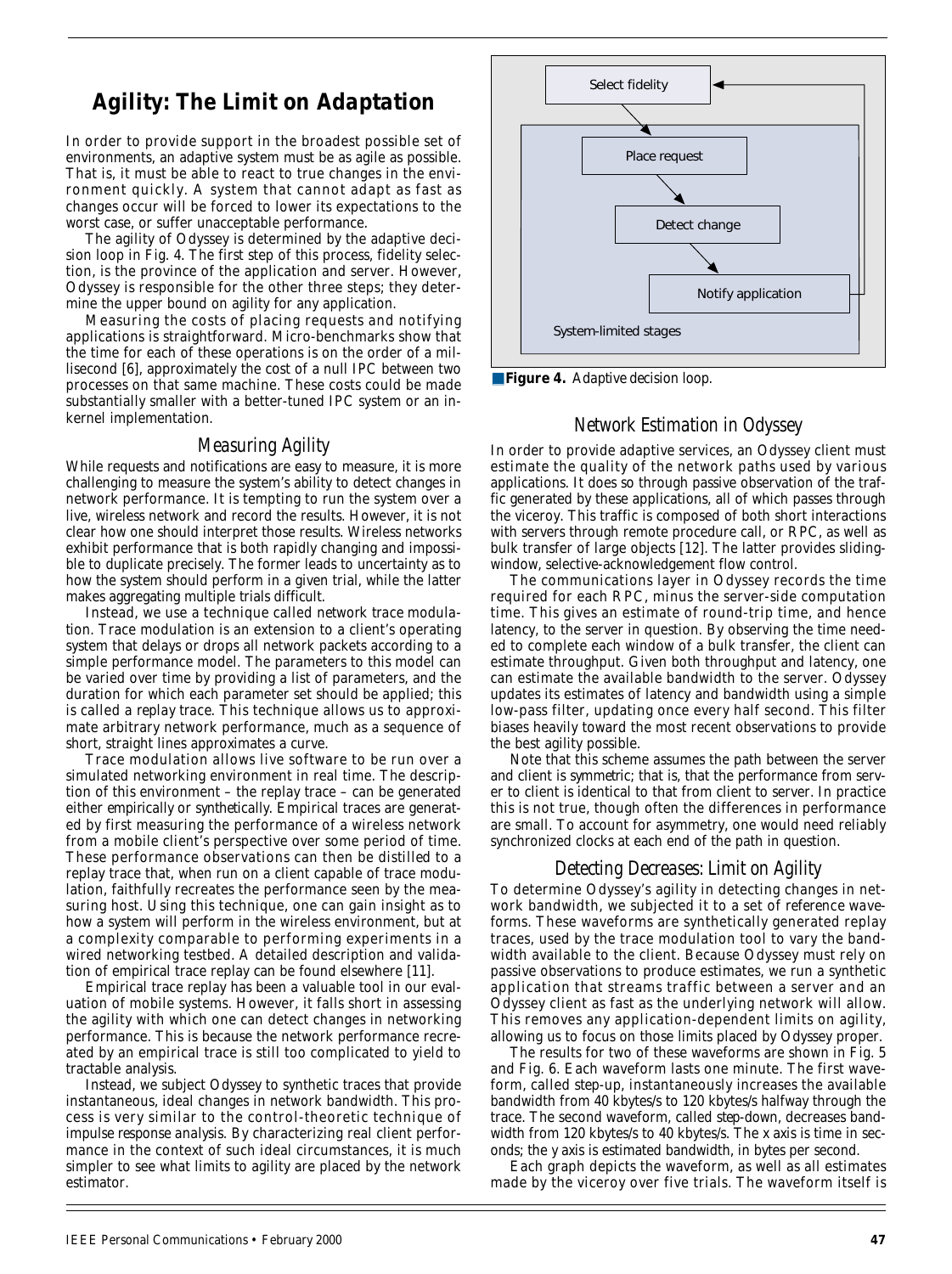

■ **Figure 5.** *Detecting increased bandwidth.*

shown as two gray curves. The uppermost, dashed curve shows the nominal bandwidth of the waveform. The lower, dotted curve shows the long-term throughput achieved by the synthetic applications over a modulated network of that bandwidth. Each observation is represented as a single dot. A perfectly agile estimator would produce observations entirely within these two curves.

As Fig. 5 shows, increases in bandwidth are easy to detect; the estimates reach the new value within the sampling period. However, Fig. 6 paints a more pessimistic picture for decreases in bandwidth. In each experiment, several estimates fall in between the old and new bandwidth values. This is because Odyssey is limited to observing completed windows of data. When network performance is good, these windows are allowed to grow large. When performance later drops precipitously, the in-flight window is elongated in time, resulting in estimates that are off the mark. This problem is exacerbated by the protocol's efforts to perform its own adaptations, further delaying timely performance updates.

## *Stability: Improving the User Experience*

The agility of a system is an important metric. It defines the most turbulent environment in which a system can operate. A more agile system will provide better fidelity and performance to users than a less agile one would. However, pursuing agility while completely sacrificing stability can be counterproductive.

To see why, consider a video player with three available fidelities. Each of the fidelities provides the same frame rate, but a different frame quality: highquality color, low-quality color, and grayscale. To the user, the difference between the first two fidelities is small; one has to look closely to see the artifacts introduced in the low-quality color frames. However, the perceived difference between the latter two fidelities is large. Rapidly switching between them is likely to result in an unpleasant experience for the user.

We believe there is a general principle underlying this observation: users are tolerant of frequent changes between fidelities with small perceptual differences, but are intolerant of frequent, perceptually large changes. One might suspect that users would prefer to remain at a lower fidelity than be exposed to such changes, much as users prefer systems with predictable response times to those with variable latency, even if the average response time is somewhat longer [13].

Tolerance of change, and hence the need for stability, depends on both the data type at hand and the application making use of it. The former is easy to see, as stability is required only when perceptual differences are pronounced. However, one can imagine applications that would prefer to increase or decrease stability independent of perceptual quality. We are currently exploring ways to include stability in Odyssey applications. The remainder of this section outlines our plans for doing so.

Incorporating stability in the core system – the viceroy – would unnecessarily limit its applicability. Because the viceroy imposes a fundamental limit on the agility of all applications, decreasing its agility would hamper those applications requiring more. Instead, stability is properly incorporated by individual applications, as their circumstances warrant.

For example, consider again the video player with three fidelities. When playing at the middle fidelity, it must quickly degrade to the lowest one when bandwidth decreases, else it might suffer a loss of service. However, when playing at the lowest fidelity, the video player might choose to be *skeptical* of an increase in bandwidth, and delay the corresponding increase in fidelity until it is clear that the change in performance is a persistent one. This notion of skepticism is quite general. Each proposed increase in fidelity might be met with some degree of skepticism, proportional to the perceptual distance between old and new fidelities.

While the viceroy should not provide stability itself, it can assist applications in the task of incorporating skepticism. When notifying an application about a change in resource availability, the viceroy could also include information about the expected variance in that estimate. When variance is low, the application can place more faith in the new estimate, and reduce its skepticism accordingly. Conversely, when variance is high, the application must increase its skepticism to avoid disconcerting oscillations in fidelity choice. While the case for including uncertainty with estimation is clear for adaptive applications, there are many other domains in which it might be useful [14].

## *Future Work*

While we have gained substantial experience in providing adaptive services to applications, there is much left to be done. We are currently extending our work along three fronts: